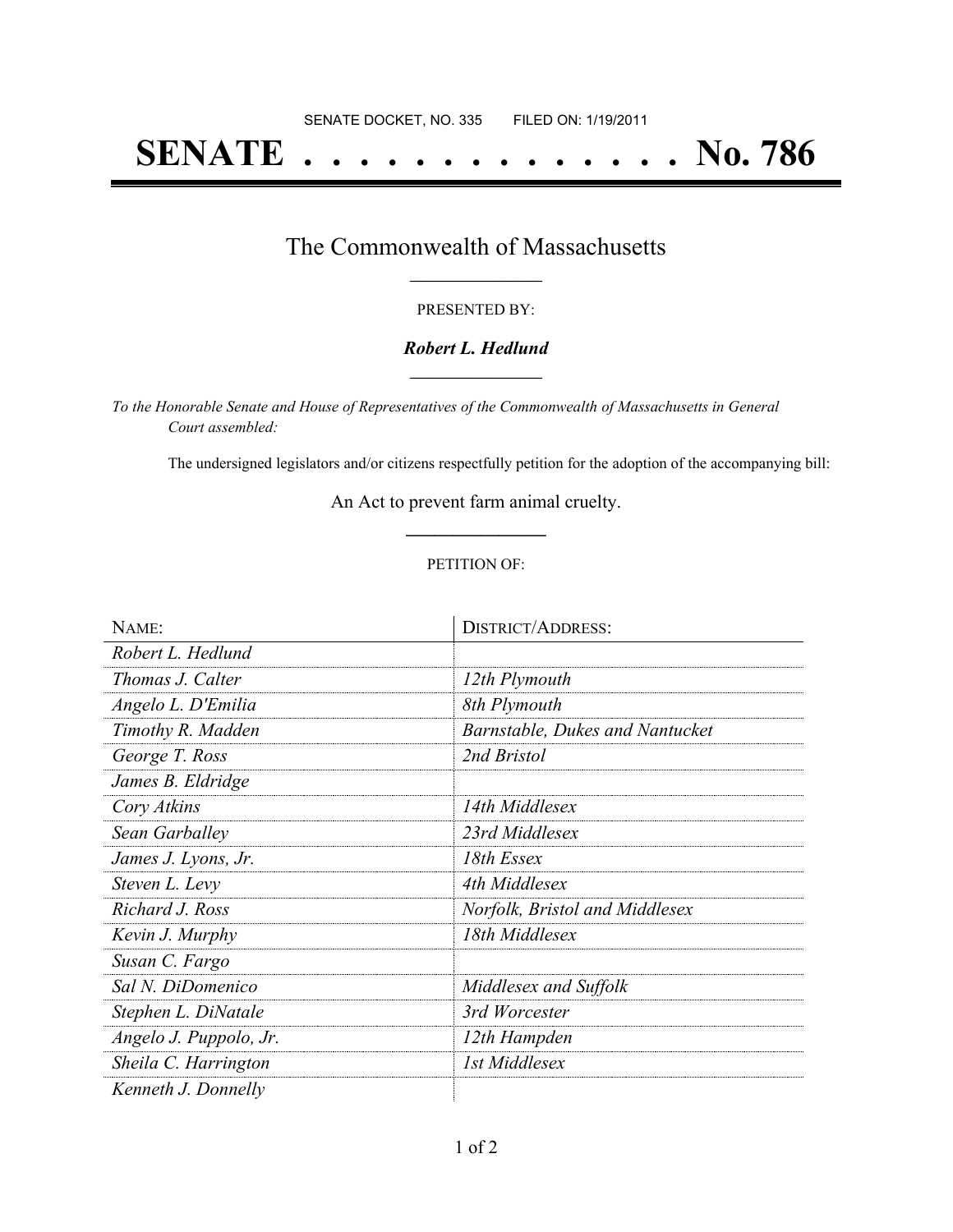| Daniel A. Wolf      |                |
|---------------------|----------------|
| Karen E. Spilka     |                |
| Paul Adams          | 17th Essex     |
| James M. Cantwell   | 4th Plymouth   |
| Thomas P. Conroy    | 13th Middlesex |
| Linda Dorcena Forry | 12th Suffolk   |
| David M. Nangle     | 17th Middlesex |
| Todd M. Smola       | 1st Hampden    |
| Ellen Story         | 3rd Hampshire  |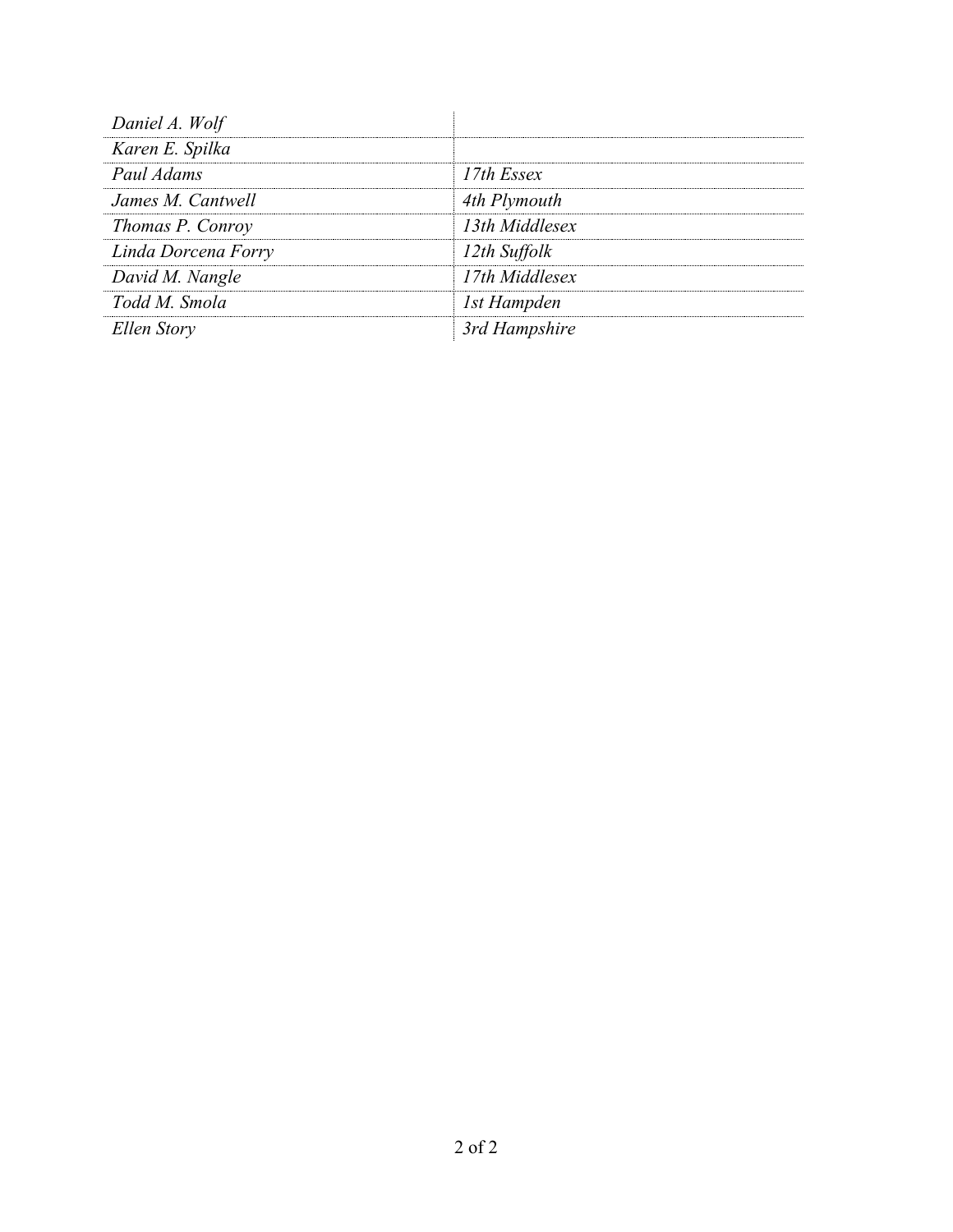# SENATE DOCKET, NO. 335 FILED ON: 1/19/2011 **SENATE . . . . . . . . . . . . . . No. 786**

By Mr. Hedlund, a petition (accompanied by bill, Senate, No. 786) of Robert L. Hedlund, Thomas J. Calter, Angelo L. D'Emilia, Timothy R. Madden and other members of the General Court for legislation to prevent farm animal cruelty. The Judiciary.

## The Commonwealth of Massachusetts

**\_\_\_\_\_\_\_\_\_\_\_\_\_\_\_ In the Year Two Thousand Eleven \_\_\_\_\_\_\_\_\_\_\_\_\_\_\_**

An Act to prevent farm animal cruelty.

Be it enacted by the Senate and House of Representatives in General Court assembled, and by the authority *of the same, as follows:*

1 SECTION 1. Chapter 272 of the General Laws is hereby amended by adding the 2 following new section:--

 Section 106. (a) The purpose of this section, subject to exceptions, is to prohibit the confinement of farm animals in a manner that does not allow them to turn around freely, lie down, stand up, and fully extend their limbs. (b) Notwithstanding any other provision of law, a person is guilty of unlawful confinement of a covered farm animal if the person tethers or confines any covered animal, on a farm, for all or the majority of any day, in a manner that prevents such animal from: (1) Lying down, standing up, and fully extending his or her limbs; and (2) Turning around freely. (c) This section shall not apply: (1) During scientific or agricultural research. (2) During examination, testing, individual treatment or operation for veterinary purposes. (3) During transportation. (4) During rodeo exhibitions, state or county fair exhibitions, 4-H programs, and similar exhibitions. (5) During the slaughter of a covered animal in accordance with the provisions of Chapter 94, sections 139C and 139D of the General Laws,